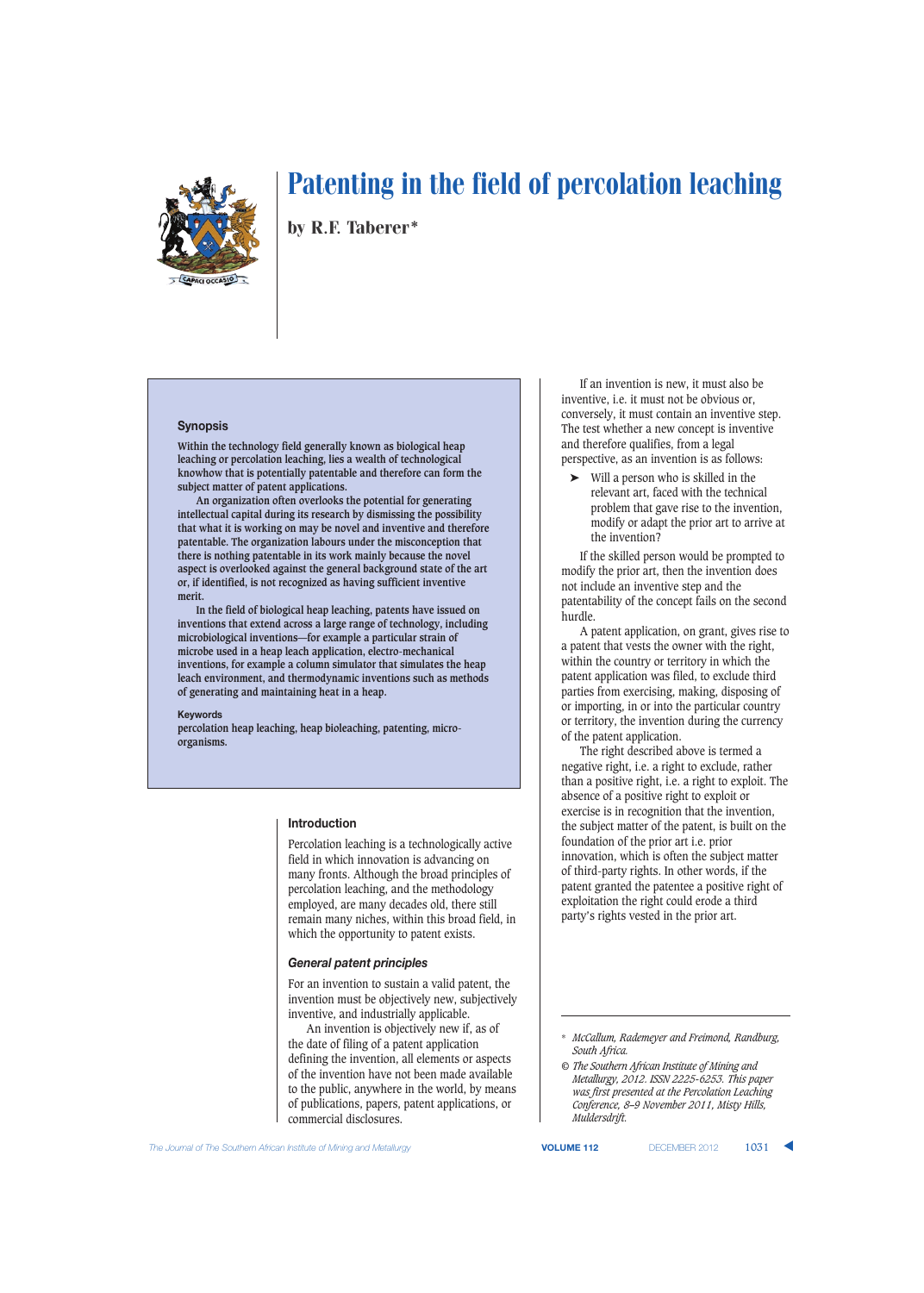# *Patenting possibilities in the field of percolation leaching*

Within the context of percolation leaching, there exist a number of technical sub-categories within which new and innovative developments may justify patent protection:

- a) Micro-organisms for use in percolation leaching b) Process modelling methods and apparatus used therein
- c) Apparatus for use in percolation leaching
- d) Methods of effecting percolation leaching.

# **Examples of patents in each of the sub-categories**

# *A micro-organism for use in percolation leaching*

An example of an existing patent filed in this sub-category is United States patent No. (US) 7,601,530 which is entitled 'Bacteria strain Wenelen DSM 16786, use of said bacteria for leaching of ores or concentrates containing metallic sulfide mineral species and leaching processes based on the use of said bacteria or mixtures that contain said bacteria' (Sugio *et al.,* 2006).

The patent claims an isolated bacterial strain which belongs to the species *Acidithiobacillus ferrooxidans*, named Wenelen, and deposited as DSM 16789 at the DSMZ (Deutsche Sammlung von Mikroorganismen und Zellkulturen GmbH, Braunschweig, Germany).

The DSM 16786 is further defined as a strain which is a gram-negative bacterium that grows by oxidizing iron and elemental sulphur, a compound resulting from the bioleaching of sulphide minerals or ores. The micro-organism has a particular 16S rDNA sequence which is defined in the specification to the patent and an extra-chromosomal element of approximately 15 Kb with an autonomous replication sequence; and which shows an increased activity for leaching of metallic sulfide ores (Sugio *et al.*, (2006).

# *Process modelling methods and apparatus used therein*

An example of a patent in this technical sub-category is US 7,727,510, entitled 'Method and apparatus for simulating a biological heap leaching process' (Van Buuren, 2005).

This patent describes a microbiological heap leaching simulation process in which material, representative of ore in a heap, is microbiologically leached in a simulation column (Figure 1) and the temperature of this material, at a plurality of locations in the column, is monitored and controlled to reduce heat loss from the housing.

The patent claims *a method of simulating a process in which ore, in a heap, is microbiologically leached, the method including the steps of microbiologically leaching material, representative of the ore, in a housing (10, 12) defining an enclosed, confined volume, monitoring (72) the temperature of the material, inside the volume, at each of a plurality of locations (48) to assess the leaching activity at each location and, in response to the monitored temperatures, separately controlling the operation of each of a plurality of heat sources (50) which are positioned at predetermined locations within the confined volume to control (48) heat loss from the confined volume effectively to zero* (Van Buuren, 2005)*.*

## *Apparatus for use in percolation leaching*

An example of a patent in this particular technical subcategory is US 4,968,008, entitled 'Bioleaching apparatus and system' (Emmett and O'Connor, 1990).

The patent claims a *reactor (18)* (Figure 2) *for use in processing metal-bearing solids through use of a bioleaching process the reactor comprising*:

- ➤ *an open basin (20) adapted to retain a quantity of metal-bearing concentrate slurry, the open basin having a bottom, an inlet and an outlet, the open basin including a plurality of linear, elongate channels positioned adjacent and parallel one another, at least one of the linear, elongate, channels communicating at each of its opposing ends with a respective linear, elongate channel positioned adjacent thereto, the open basin defining a flow path between the inlet and the outlet*
- ➤ *an oxygen introduction means, positioned within the open basin proximate for injecting an oxygen containing gas into the slurry within the open basin*
- ➤ *a gantry (22), mounted atop the open basin for movement along a length (26) of the open basin; and*
- ➤ *an agitation means (61), mounted on the gantry for movement therewith, for re-suspending coarse solids which have settled on the open basin bottom proximate the oxygen introduction into said metal-bearing concentrate slurry* (Emmet and O'Connor, 1990)*.*



**Figure 1—A longitudinal section of a microbiological heap leaching simulation column (Van Buuren, 2005)**

▲

1032 DECEMBER 2012 **VOLUME 112** *The Journal of The Southern African Institute of Mining and Metallurgy*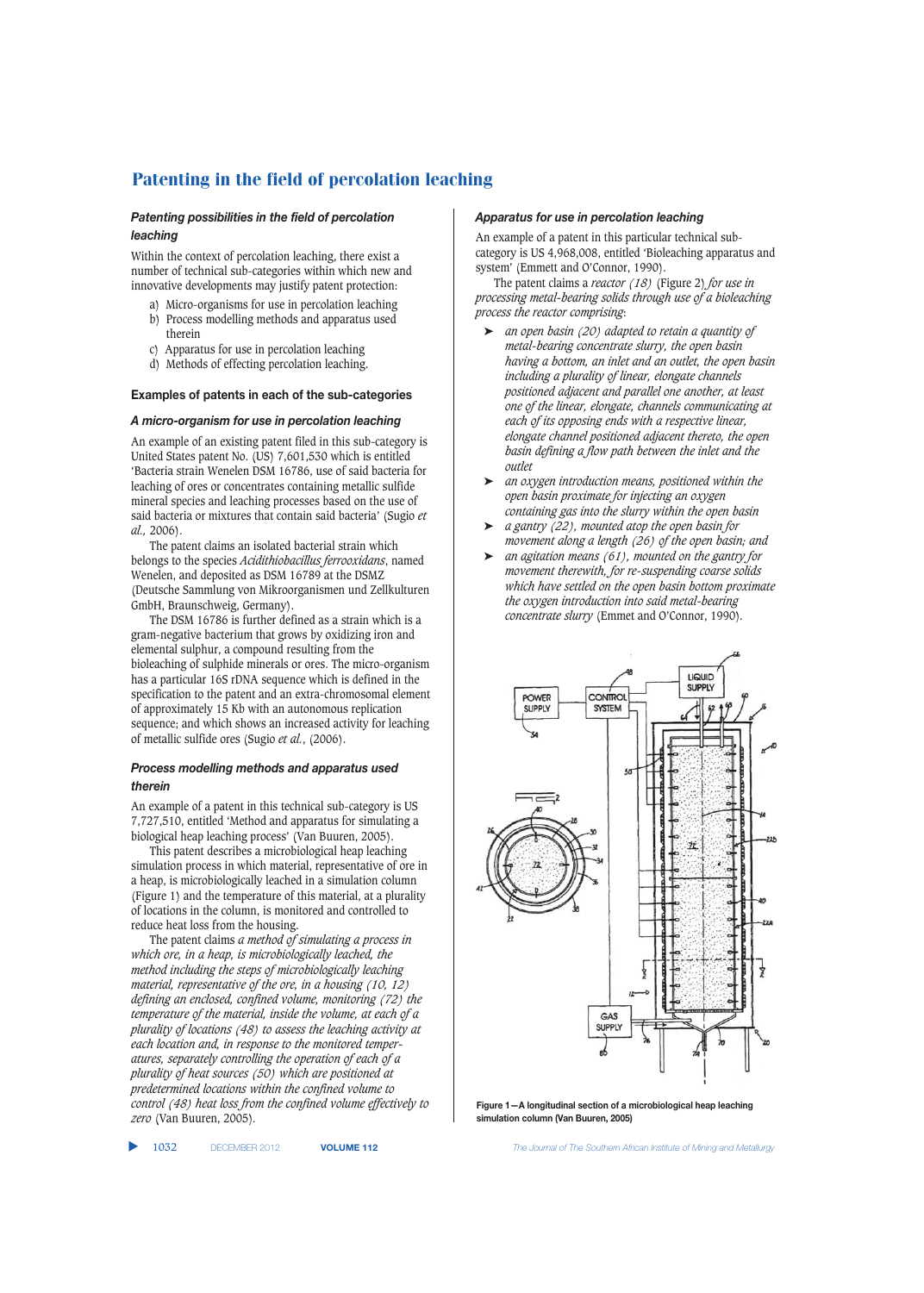

**Figure 2—An elevated perspective view of an open basin reactor with a movable gantry (Emmett and O'Conor 1990)**



**Figure 3—A block diagram representation of a high-temperature heap bioleaching process (Dew, Steyn, and Minnaar, 2009)**

# *A percolation leaching method*

An example of a patent application filed in this technical subcategory is US 2011023662, entitled 'A high temperature leaching process' (Dew, 2009).

This example is a patent application. A patent, as yet, has not been granted on the application.

The application (Figure 3) discloses, describes, and claims *a method of conducting a bioleaching process to recover metal content from an ore (76) which includes the steps of forming a main heap (10), culturing at least one iron oxidizing mesophilic or moderate thermophilic microorganism (52, 56) which exhibits bioleaching activity in a predetermined temperature range, monitoring the temperature in the main heap, which is a result, at least, of microbial leaching activity, adding carbon dioxide (20) to the main heap whilst the temperature in this heap is in the mesophilic temperature range and inoculating the heap with the cultured microorganism at least before the temperature reaches the predetermined range* (Dew, Steyn, and Minnaar, 2009).

## **Patenting of micro-organisms**

The most technologically active sub-category of the percolation leaching field, judging by patenting activity, appears to be the identification and isolation of novel strains of micro-organisms for use in this field. This technical subcategory therefore justifies special mention.

There are a number of legal hurdles that an inventor in this field sub-category must surmount in order to achieve a patentable invention.

#### *Issues related to the patentability of micro-organisms*

The mere finding or isolation of a micro-organism occurring freely in nature is a discovery. A discovery does not include an inventive step and therefore does not give rise to a patentable invention.

If a micro-organism is isolated and an inventive use (utility) is identified for the micro-organism then, in effect, the isolation and utility convert the discovery to an invention and the micro-organism could be patentable. An example would be micro-organisms isolated for use in heap leaching applications as described above. This position is reflected in Australia by the following statement: 'A biological entity may be patentable if the technical intervention of man (ie. manufacture) has resulted in an artificial state of affairs which does not occur in nature' (Australian Patent Office).

In all instances patentability is subject to normal requirements of novelty and inventiveness.

Particular examples of what has been considered to involve a technical intervention and therefore an inventive step achieving the patentability of a particular microorganism, are the following:

➤ Isolation of a micro-organism and the identification of utility for the isolated microorganism

**The Journal of The Southern African Institute of Mining and Metallurgy <b>VOLUME 112** DECEMBER 2012 **1033**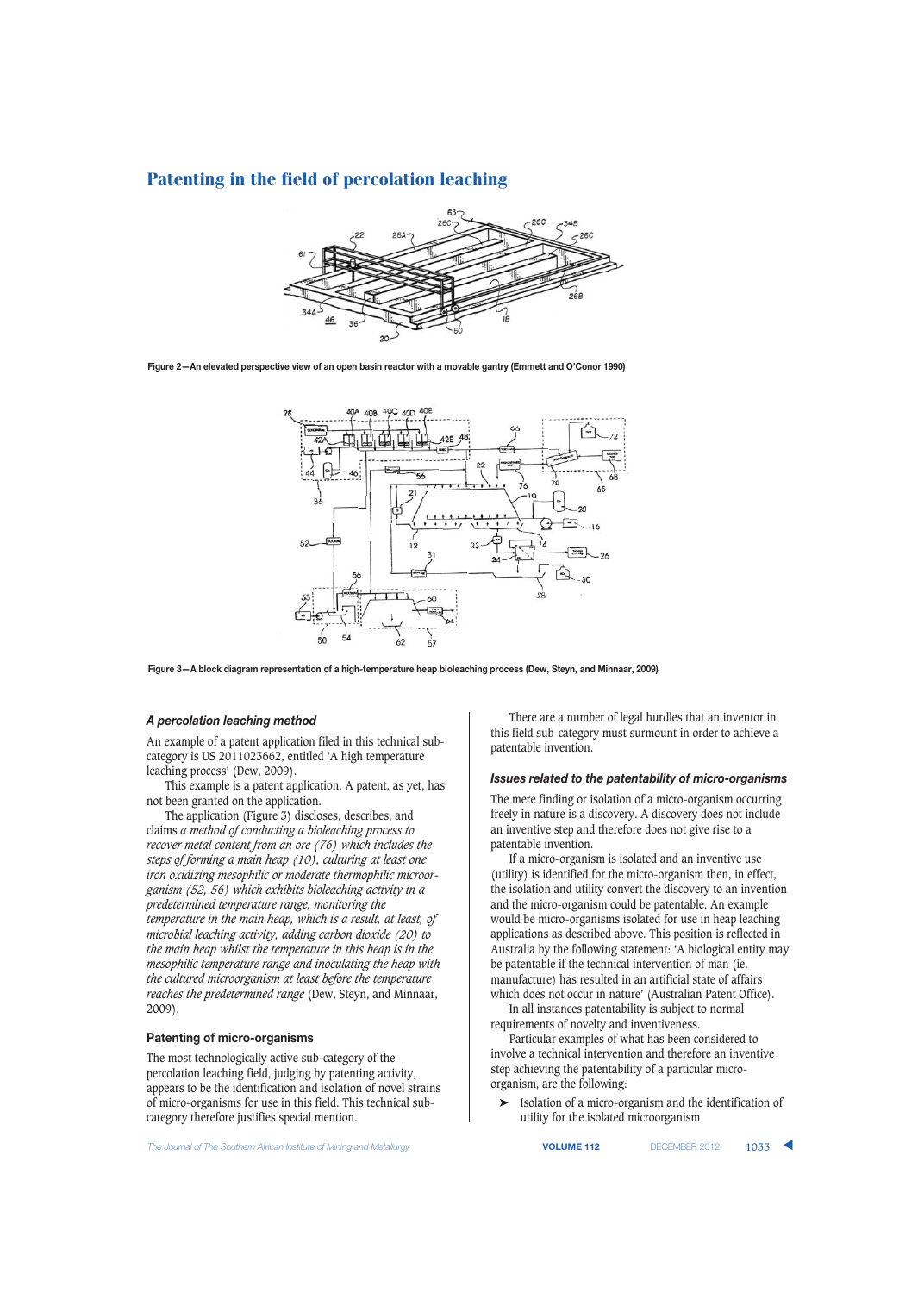- ➤ A claim to a pure culture in the presence of specified ingredients might satisfy the requirements of technical intervention
- ➤ A new variant of a micro-organism that has improved or altered useful properties ('utility') and not merely changed morphological characteristics which have no effect on the working of the organism.

As a practical guideline:

- ➤ It would be possible to patent the use of a known micro-organism where that use gives benefits that are not predictable. This is in keeping with a normal requirement for inventiveness
- ➤ A claim to a micro-organism could be allowed if the micro-organism is newly isolated and if the isolated micro-organism has utility in a technical field. This would be a claim directed to the micro-organism by itself and not to the use of the micro-organism.

## *The Budapest Treaty*

Disclosure of the invention, to the extent that a person skilled in the art can use the disclosure to practice the invention, is a requirement for the grant of patents. Normally, an invention is disclosed by means of a written description. Where an invention involves a micro-organism or the use of a microorganism, such disclosure is not possible in writing but can be effected only by the deposit, with a specialized institution, of a sample of the micro-organism.

A main feature of the Budapest Treaty of 28 April 1977, as amended on 26 September 1980 is that a contracting state must recognize, for patent procedure purpose, the deposit of a micro-organism with any 'international depositary authority', irrespective of whether such authority is in or outside the territory of the state. The Treaty eliminates the need to make a deposit in each country in which protection is sought.

An 'international authority' is a scientific institution that is capable of storing micro-organisms. Such an institution acquires the status of an 'international depository authority' through the furnishing of assurances to the Director General of the World Intellectual Property Organization (WIPO), to the effect that the institution complies, and will continue to comply, with the requirements of the Treaty. There are thirtyeight such authorities spread across the globe.

The Treaty is advantageous primarily to the depositor, as it enables the depositor to deposit a sample at one institution only, rather than depositing a sample in each country in which protection is sought, thus saving costs. It also provides a uniform system of deposit, recognition, and furnishing of samples of micro-organisms.

The Treaty was concluded in 1977 and is open to member states of the Paris Convention (at Paris, 20 March 1883, as amended), of which South Africa is a member.

# *Bioprospecting, prior informed consent and access and benefit sharing*

## *Definition of bioprospecting*

Bioprospecting is the removal or use of biological and genetic resources of any organism for scientific research or

▲ 1034 DECEMBER 2012 **VOLUME 112** *The Journal of The Southern African Institute of Mining and Metallurgy*

commercial development. When bioprospecting is pursued without the knowledge and prior consent of the 'owners' of the resources and without benefit sharing, the activity is called biopiracy.

For an innovator, bioprospecting is often an unavoidable first step to discovering, identifying, isolating, and using a micro-organism for use in percolation leaching.

## *Convention on Biological Diversity (CBD)*

Article 15 of the Convention on Biological Diversity (CBD) marks a point of departure from the traditional way in which a country thought of, and dealt with, its genetic resources. Genetic resources, post-CBD, can no longer be considered part of the public domain to be exploited at will on a 'first come, first served' basis.

Article 15 of the CBD confers to a state a sovereign right to natural resources in its geographical area in the sense that the state, represented by its national government, has authority to determine, subject to relevant national law, who may access the natural resources and on what basis.

Although the state has authority to determine issues of access to the genetic resources, Article 15 does not imply that the state has a property right (ownership) over the resources.

In terms of Article 15, as embellished by the Bonn Guidelines, which is a published set of voluntary guidelines, the purpose of which is to give substance to the obligations of Article 15 in the absence of local law regulation, access to genetic resources by a third party is subject to prior informed consent (PIC) and utilization (which includes research and commercialization) of genetic resources is subject to fair and equitable sharing of benefits arising from such utilization.

As the state has the sovereign right to control access to the genetic resources, the entity granting PIC must have state sanction to do so. This does not mean, though, that the recipient of the benefits arising from the utilization must be the state or a state agency, nor that the benefits have to benefit the state directly.

The beneficiary must be endorsed or proposed by, or be a representative of, the state and can, for example, include a local indigenous community, a university, or a municipality.

The CBD was ratified by South Africa in 1995.

# *Prior informed consent*

For PIC to be legally unassailable, it must be granted by an entity or agency that has state authority to do so. It is incumbent upon a state, in terms of the Bonn Guidelines, to designate a national focal point (FP) which *inter alia* is tasked with granting PIC to access genetic resources, or identifying a relevant authority who can grant PIC, and establishing, endorsing, or agreeing upon the benefit sharing terms and conditions, in the event of research or commercial utilization.

The role of an FP is twofold:

- ➤ *either to grant PIC on application, by way of a permit, or to identify an appropriate authority or stakeholder who can grant PIC; and*
- ➤ *to approve or endorse an allied benefit sharing agreement (BSA) when not a party thereto, or to become a party to a BSA, either on behalf of the state or a third party, such as a local indigenous community, being:*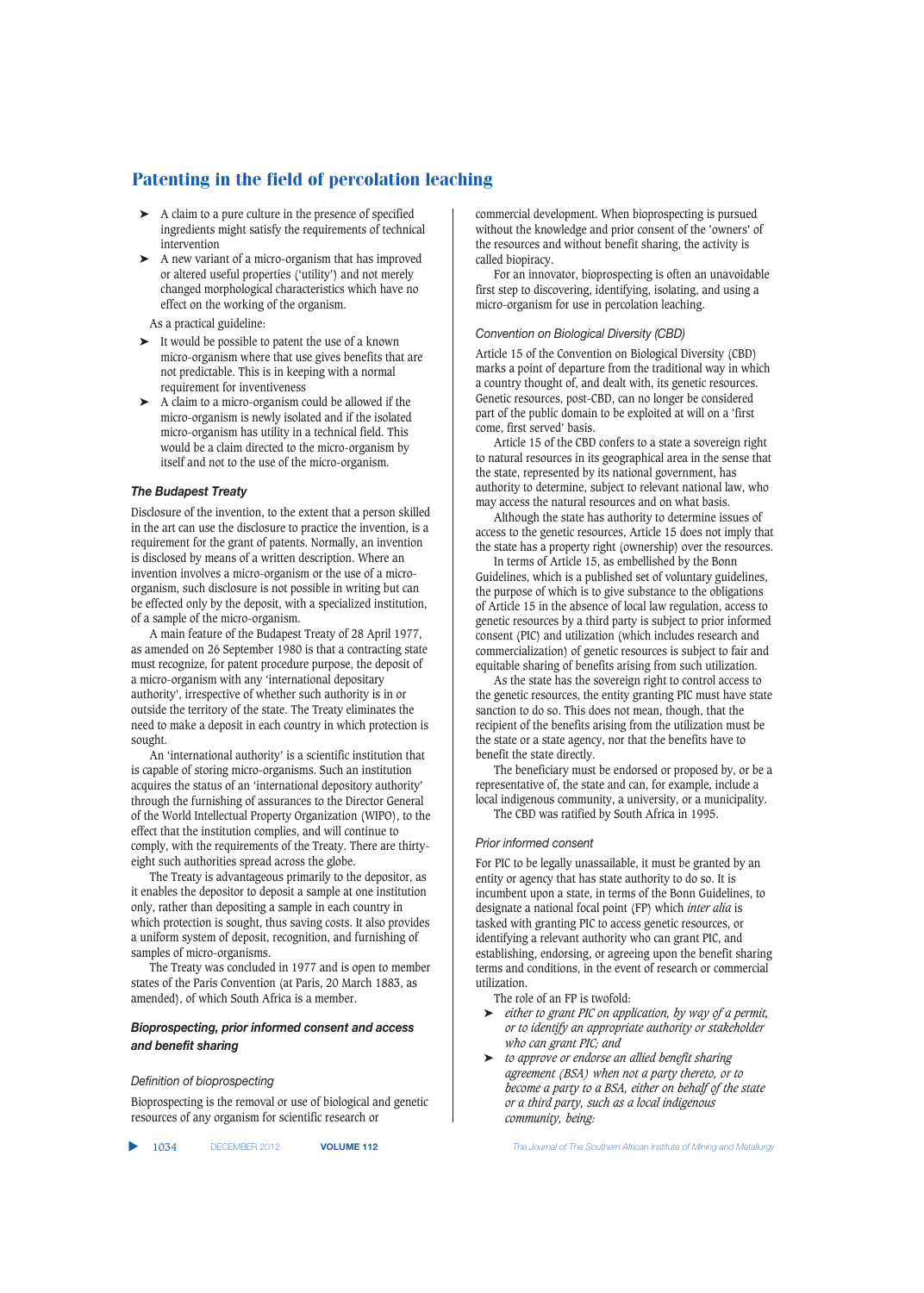- a person, including any organ of state or community, providing or giving access to the indigenous biological resources to which the application relates; and an indigenous community;
- whose traditional uses of the indigenous biological resources to which the application relates have initiated or will contribute to or form part of the proposed bioprospecting; and
- whose knowledge of or discoveries about the indigenous biological resources to which the application relates are to be used for the proposed bioprospecting.

In the absence of prescriptive regulation, an application for PIC can take any appropriate form. It is recommended in the Bonn Guidelines that the following information should be included in the application:

- ➤ Details of the applicant and, if the applicant is acting on behalf of a principal, details of the principal
- The type or description of genetic resource to which access is sought
- The starting date and anticipated duration of bioprospecting activities
- The geographical prospecting area
- An evaluation of how access and bioprospecting may affect the environment and, if there is an environmental impact, how it is that the applicant proposes to minimize and correct this impact
- ➤ The intended use of the genetic resource once found (e.g. research, commercialization)
- ➤ Details of the entity tasked with bioprospecting and research functions
- ➤ An undertaking, if the genetic resource is found, to provide the resource with a unique identification and to make disclosure thereof at least to the FP, and to provide regular feedback during subsequent research and commercialization stage;
- ➤ An undertaking to deposit a sample of the genetic resource with a pre-identified depository subject to issues of access and transfer of the genetic resource to third parties being clearly established, e.g. in terms of a Material Transfer Agreement
- ➤ A disclosure of an actual or intended benefit sharing arrangement by attaching either a signed BSA or a draft or proposed BSA
- Permission from the landlord to conduct bioprospecting in the disclosed prospecting area.

The applicant must disclose, accurately and in good faith, all pertinent information based on its current best knowledge. PIC is limited to conferring access rights. PIC does not by default confer rights to use (e.g. to conduct research or commercialize) the genetic resource so accessed.

## *Benefit sharing*

The purpose of a benefit sharing agreement (BSA) is to deal with the sharing, in a fair and equitable way, of the results of research conducted on, and the benefits arising from, the commercial, and other, utilization of a genetic resource. The party receiving the benefits should be either the entity providing access to the genetic resources (e.g. the state) or an entity, group, or individual, which need not be associated with the genetic resource but which must be endorsed by the state (e.g. a local indigenous community or a university).

As PIC is a precondition to a BSA, and if the entity granting PIC differs from the beneficiary party to the BSA, then the applicant:

- ➤ Could enter into a BSA with an appropriate party, making PIC a condition precedent to the coming into force of the BSA and including, in the application for PIC, a copy of the BSA, or
- ➤ Include in the PIC application a copy of a draft BSA which would be concluded if PIC were to be obtained.

If the entity granting PIC and the beneficiary party to the BSA are the same, the PIC terms and the BSA terms can be included in a single document, i.e. an access and benefit sharing agreement (ABS).

A difficulty with the abovementioned proposal is that there is no guarantee that the beneficiary party would conclude the proposed BSA with the applicant.

A BSA should also deal with the following general principles of the CBD:

- ➤ Access to and transfer of technology which is relevant to the conservation and sustainable use of biological diversity (Articles 16 (1) and 16 (2))
- ➤ Exchange of information resulting from relevant research (Article 17 (2))
- ➤ Technical and scientific cooperation in the fields of conservation and sustainable use of biological diversity and assistance in developing and supporting national capabilities in this regard (Article 18)
- ➤ Access to the results and benefits arising from biotechnologies based upon genetic resources (Article 19 (2)).

## *South African law as it relates to bioprospecting*

South Africa has been very progressive in including, into local law, the obligations of the CBD and principles espoused by the Bonn Guidelines. South African legislation that has codified these obligations and principles include the National Environmental Management Act 1998 (Act No. 107 of 1998), the National Environmental Management: Biodiversity Act 2004 (Act No. 10 of 2004), and the Patent Act No. 57 of 1978.

As a consequence of Act No. 10 of 2004, the Department of Environmental Affairs (DEA) has been designated as an FP.

Persons involved in bioprospecting in South Africa have a legally prescribed point of reference to which issues regarding PIC and BSA can be addressed.

### *The South African Patent Act*

To give effect to the principles of the CBD with respect to PIC and benefit sharing, the Patent Act No. 57 of 1978 has been amended to include in the filing requirements of a patent application, the obligation to file a statement (Form P26) declaring whether or not the invention for which patent protection is sought is based on indigenous knowledge.

A patent application will not be accepted for grant if the Form P26 is not filed.

If the Form P26 is filed, acknowledging that the invention is based on or derived from our indigenous biological resource, then the following must be lodged therewith:

- ➤ A copy of the permit issued by the FP evidencing PIC
- ➤ Proof of a material transfer agreement
- ➤ Proof of a benefit-sharing agreement

**The Journal of The Southern African Institute of Mining and Metallurgy <b>VOLUME 112 VOLUME 112** DECEMBER 2012 **1035**